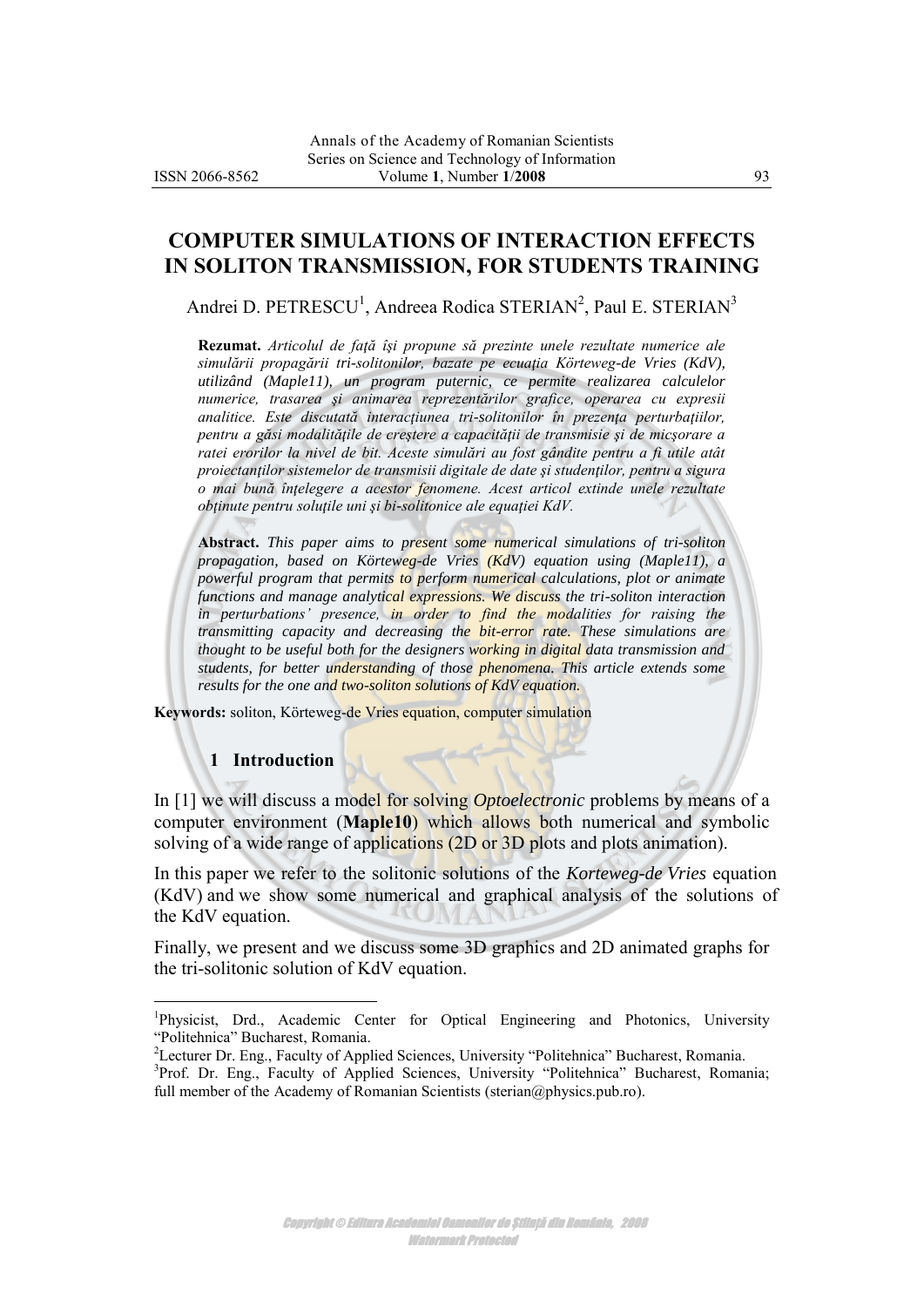#### **2 Solitons in Optical Fibers**

As we know, solution of the nonlinear evolution equation is the localized nonlinear wave called soliton ([2], [3]). The existence of such a solution is due to the balance between fiber dispersion and nonlinearity ([4], [5], [6]). This phenomenon occurs in ordinary glass optical fibers, for  $\lambda > 1.30$  µm, when the intramodal dispersion is positive ([7]).

In these fibers, the characteristic distance L of soliton propagation is ([3], [8], [9]):



where *P* is the peak power of the soliton. So, for  $P = 50$  mW,  $L = 10$  km; obviously, we may increase *L* if we use smaller peak power, as seen in fig. 1. If EDFAs with dispersion-shifted fibers are used, the transmission distance may be 3,000 km at a 40 Gb/s bit rate ([9]).

### **3. The Fundamental Soliton, as a Solution of the NLS Equation**

Wave propagation in an optical fiber with nonlinearity can be described by means of the *nonlinear Schrödinger* equation ([3], [5], [6]):

$$
\nabla^2 E - \frac{1}{c^2} \frac{\partial^2 E}{\partial t^2} = \mu_0 \frac{\partial^2 (P_{lin} + P_{nonlin})}{\partial t^2},
$$
\n(2)

where *P<sub>nonlin</sub>* is the polarization due to the nonlinear Kerr effect ([7], [9]). We suppose  $E$  is a wave packet, described by the expression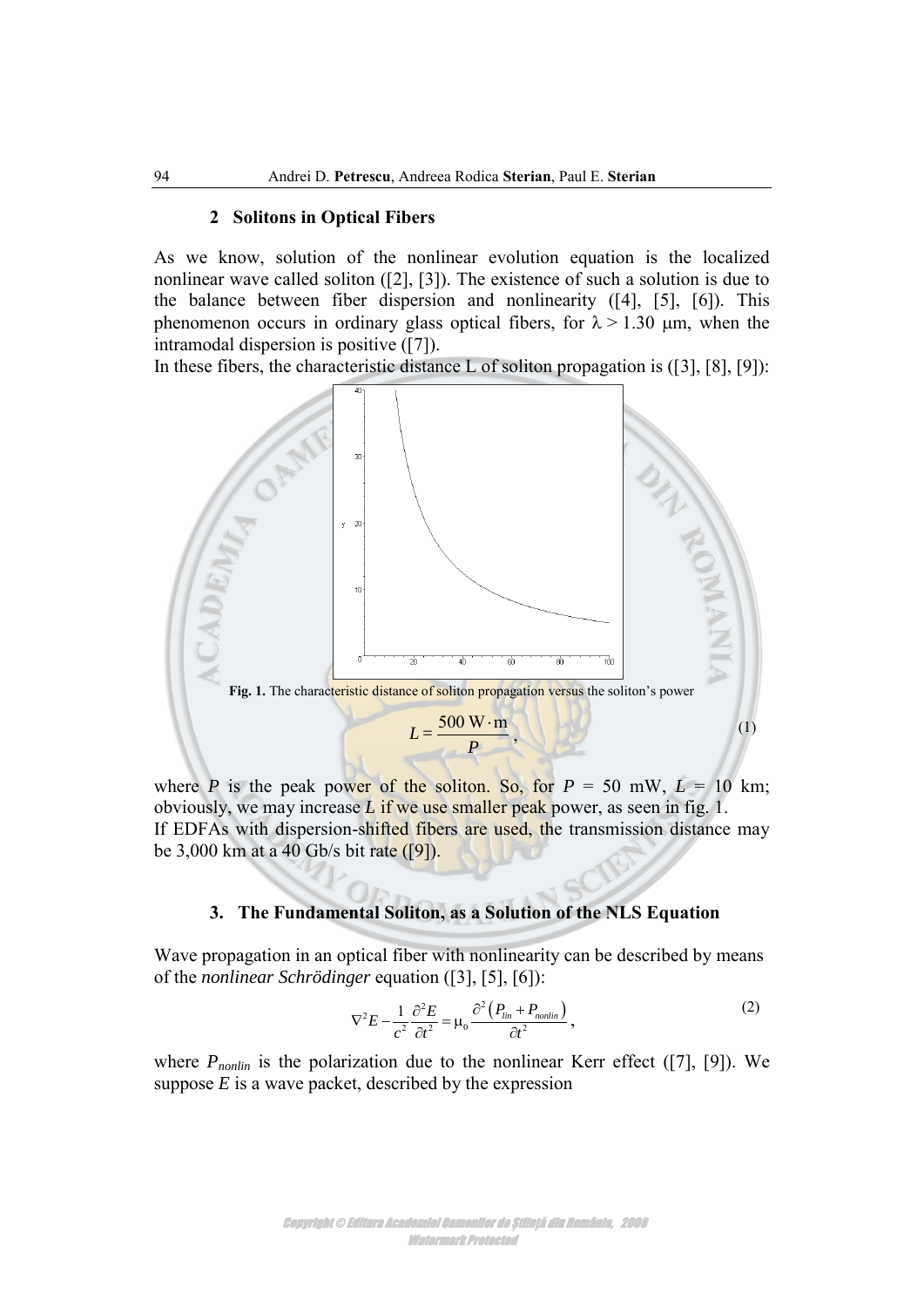Computer Simulations of Interaction Effects in Soliton Transmission, for Students Training 95

$$
E(z,t) = A(z,t) \times \exp[j(\omega_0 t - \beta_0 z)].
$$
\n(3)

After some calculations, we will get the following expression:

$$
\frac{\partial A}{\partial z} + \frac{1}{v_g} \frac{\partial A}{\partial t} - j \frac{\beta}{2} \frac{\partial^2 A}{\partial t^2} = -j\gamma |A|^2 A.
$$
 (4)

Normalizing this expression, we get the canonical form of the NLS equation:

$$
\frac{\partial U}{\partial Z} = j \left( \frac{1}{2} \frac{\partial^2 U}{\partial T^2} + |U|^2 U \right),\tag{5}
$$

The fundamental soliton, described by the equation:  
\n
$$
U\left(\frac{t-\frac{z}{v_s}}{L_b}, \frac{v_g}{T_0}\right) = \frac{2 \exp\left(j\frac{z}{2L_b}\right)}{\exp\left(\frac{1}{T_0}\left(t-\frac{z}{v_s}\right)\right) + \exp\left(-\frac{1}{T_0}\left(t-\frac{z}{v_g}\right)\right)}
$$
\nor  $U(Z,T) = \frac{2 \exp\left(j\frac{z}{2}\right)}{\exp\left(T\right) + \exp\left(-T\right)}$  (7)

verifies the nonlinear Schrödinger equation, as we can see by direct calculations:

$$
U(T, Z) = \frac{\exp\left(j\frac{Z}{2}\right)}{\tanh(T)}
$$
(7')

because

$$
\frac{\partial U}{\partial T} = -U \tanh(T), \frac{\partial^2 U}{\partial T^2} = -2|U|^2 U + U \text{ and } \frac{\partial U}{\partial Z} = j\frac{U}{2};
$$
\n(8)\n  
\n
$$
\frac{\partial U}{\partial Z} = j\left(\frac{1}{2}\frac{\partial^2 U}{\partial T^2} + |U|^2 U\right)
$$
\n(9)

then

Using Maple11, we can visualize the 3D envelope of this solution (Fig. 2).



**Fig. 2.** The 3D plotting of the envelope (7).

Copyright © Editura Academiei Oamenilor de Știință din România, 2008 Watermark Protected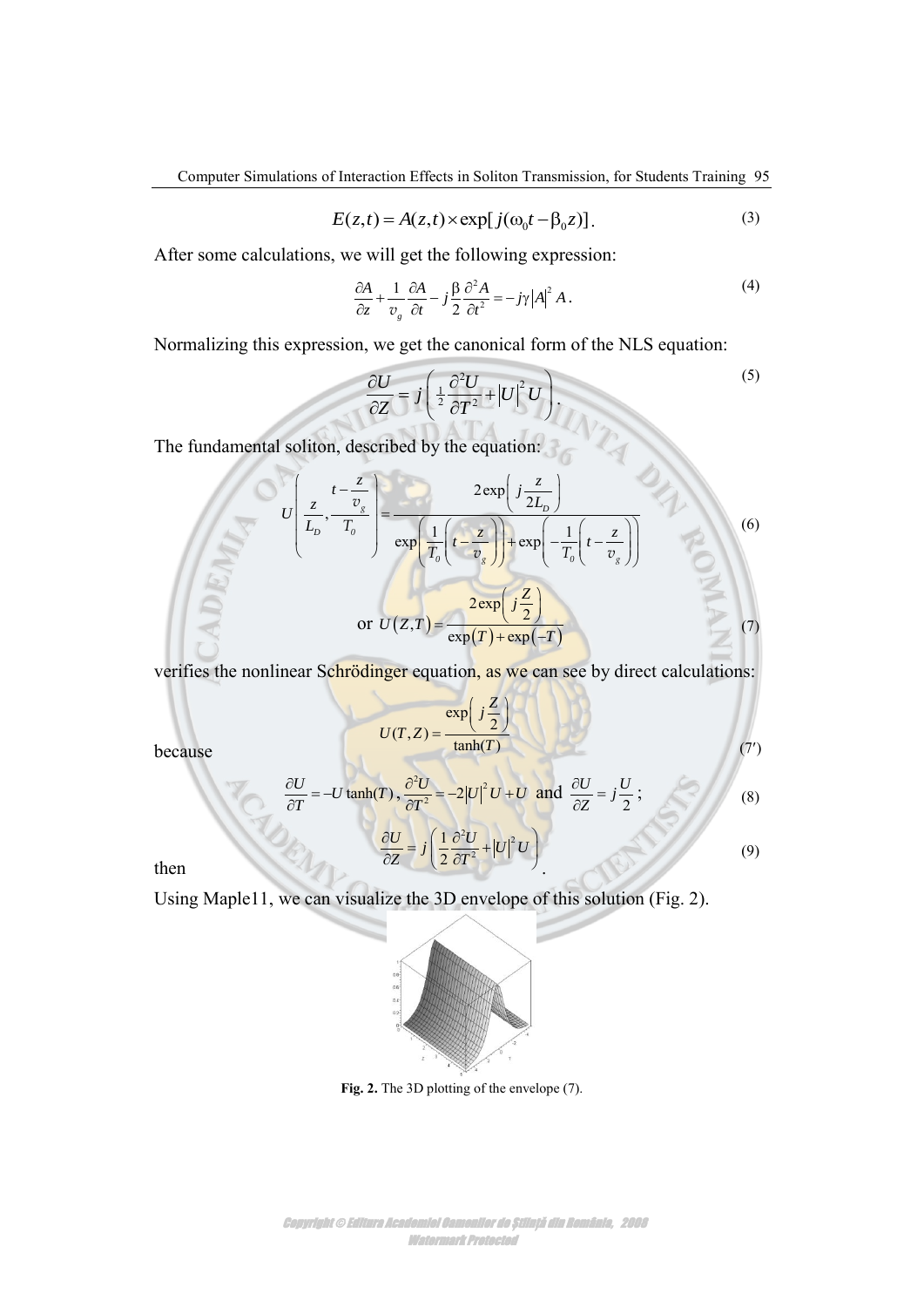#### **4. Kortewegde Vries Equation Model**

Let us consider the Korteweg-de Vries equation (KdV):

$$
\frac{\partial u(x,t)}{\partial t} + 6u(x,t)\frac{\partial u(x,t)}{\partial x} + \frac{\partial^3 u(x,t)}{\partial x^3} = 0
$$
 (10)

his one dimensional solitonic solution ([4], [5], [12], [13]), obtained and verified by using Maple11 program:

$$
u_1(x,t) = \frac{2k^2}{\cosh[k(x-4k^2t)]^2}
$$
 (11)

In fact, using Maple11, we can write:

Anderi D. Perrescu, Andreea Rodica Sterian, Paul E. Serian  
\n4. Korteweg-de Vries Equation (KdV):  
\n
$$
\frac{\partial u(x,t)}{\partial t} + 6u(x,t) \frac{\partial u(x,t)}{\partial x} + \frac{\partial^3 u(x,t)}{\partial x^3} = 0
$$
\n(10)  
\nis one dimensional solution: (141, 151, 112], 113), obtained and verified  
\nis usually singularly to the solution (141, 151, 112], 113), obtained and verified  
\nusing Maple11 program:  
\n
$$
u_1(x,t) = \frac{2k^2}{\cosh[k(x-4k^2t)]^2}.
$$
\n(11)  
\n
$$
f
$$
 (i.e., using Maple11, we can write:  
\n
$$
KdV = \left(\frac{\partial}{\partial x}(u, x, t)\right) = 6u(x, t)\left(\frac{\partial}{\partial x}(u, x, t)\right) + \left(\frac{\partial^2}{\partial x^2}(u, x, t)\right)^2
$$
\n
$$
+ 12k^2\left(\frac{\partial}{\partial x}\left(\frac{2k^2}{\cosh(k(\frac{-x + 4k^2t)}{x^2 + 4k^2t})^2}\right)\right)
$$
\n
$$
+ \left(\frac{\partial^2}{\partial x^2}\left(\frac{2k^2}{\cosh(k(\frac{-x + 4k^2t)}{x^2 + 4k^2t})^2}\right)\right) \cosh(k(\frac{-x + 4k^2t}{x^2 + 4k^2t})^2)
$$
\n(14)  
\n
$$
+ \left(\frac{\partial^2}{\partial x^2}\left(\frac{2k^2}{\cosh(k(\frac{-x + 4k^2t)}{x^2 + 4k^2t})^2}\right)\right) \cosh(k(\frac{-x + 4k^2t}{x^2 + 4k^2t})^2)
$$
\n(15)  
\n
$$
= \frac{2k^2}{\cosh(k(\frac{-x + 4k^2t}{x^2 + 4k^2t})^2)}
$$
\n(16)  
\n
$$
= \frac{2k^2}{\cosh(k(\frac{-x + 4k^2t}{x^2 + 4k^2t}))^2}
$$
\n(17)  
\n
$$
= \frac{2k^2}{\cosh(k(\frac{-x + 4k^2t
$$

so, the solution  $u_1(x, t)$  is:

$$
\frac{2 k^2}{\cosh(k (-x + 4 k^2 t))^2}
$$
 (14)

We must observe that, from the solutions of the free particle Schrodinger equation and using Maple11 we can easily obtain the solutions of KdV equation as follows:

$$
0 = H_i \Psi_i \tag{15}
$$

by means of the Wronskian formula

$$
\mathbf{u}(x,t) = 0\tag{16}
$$

where

We have  
\n
$$
u(x, t) = 0
$$
\n
$$
u(x, t) = 0
$$
\n
$$
W = W(\cosh(k_1(x - 4k_1^{2}t)), \sinh(k_2(x - 4k_2^{2}t)) \dots \psi_n)
$$
\n
$$
u(t) = W(\cosh(k_1(x - 4k_1^{2}t)), \sinh(k_2(x - 4k_2^{2}t)) \dots \psi_n)
$$
\n
$$
u(t) = W(\cosh(k_1(x - 4k_1^{2}t)), \sinh(k_2(x - 4k_2^{2}t)) \dots \psi_n)
$$
\n
$$
u(t) = 0
$$
\n
$$
u(t) = 0
$$
\n
$$
u(t) = 0
$$
\n
$$
u(t) = 0
$$
\n
$$
u(t) = 0
$$
\n
$$
u(t) = 0
$$
\n
$$
u(t) = 0
$$
\n
$$
u(t) = 0
$$
\n
$$
u(t) = 0
$$
\n
$$
u(t) = 0
$$
\n
$$
u(t) = 0
$$
\n
$$
u(t) = 0
$$
\n
$$
u(t) = 0
$$
\n
$$
u(t) = 0
$$
\n
$$
u(t) = 0
$$
\n
$$
u(t) = 0
$$
\n
$$
u(t) = 0
$$
\n
$$
u(t) = 0
$$
\n
$$
u(t) = 0
$$
\n
$$
u(t) = 0
$$
\n
$$
u(t) = 0
$$
\n
$$
u(t) = 0
$$
\n
$$
u(t) = 0
$$
\n
$$
u(t) = 0
$$
\n
$$
u(t) = 0
$$
\n
$$
u(t) = 0
$$
\n
$$
u(t) = 0
$$
\n
$$
u(t) = 0
$$
\n
$$
u(t) = 0
$$
\n
$$
u(t) = 0
$$
\n
$$
u(t) = 0
$$
\n
$$
u(t) = 0
$$
\n
$$
u(t) = 0
$$
\n
$$
u(t) = 0
$$
\n
$$
u(t) = 0
$$

is the Wronskian determinant composed of

$$
\Psi_i(\xi_i) \tag{18}
$$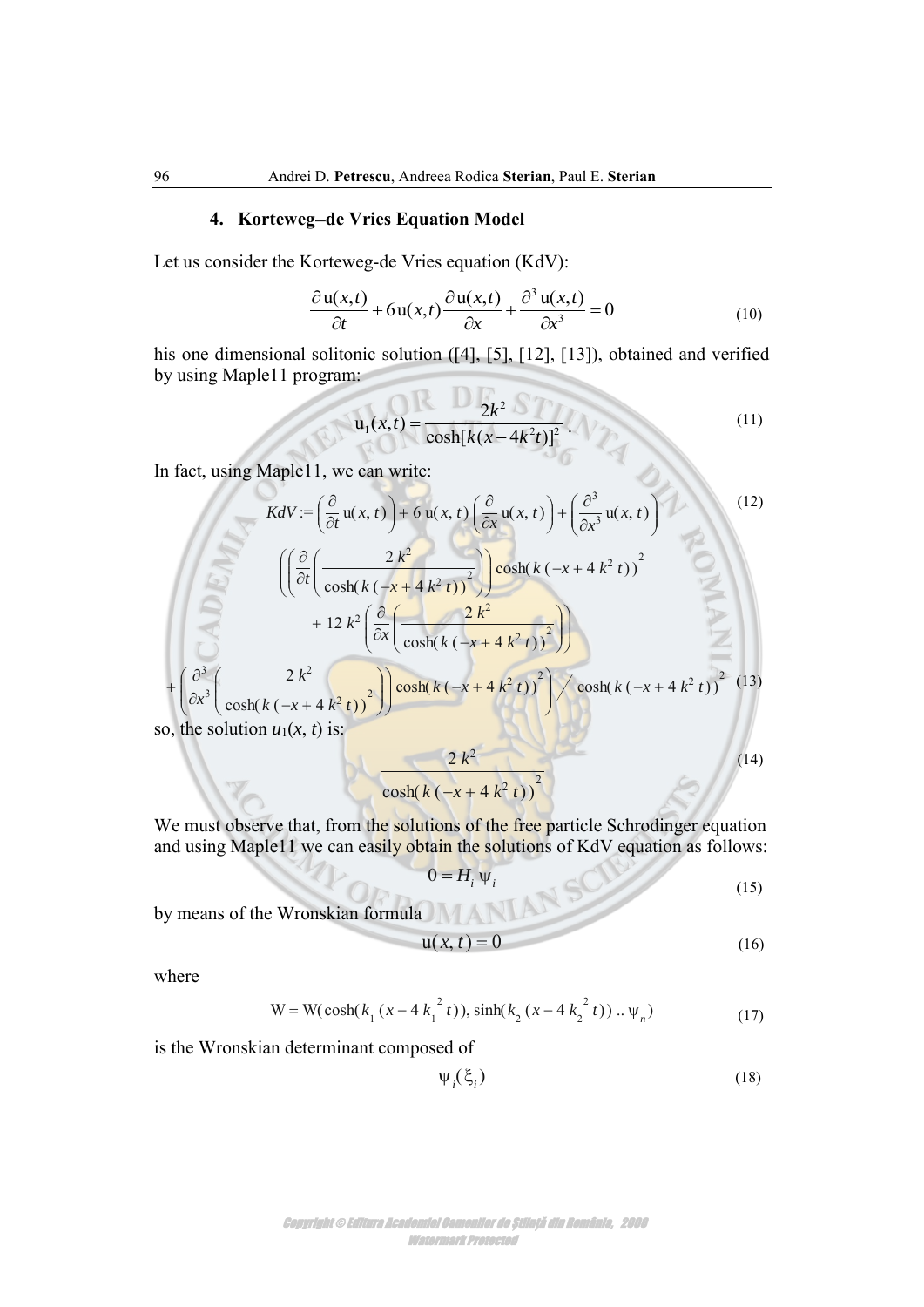Computer Simulations of Interaction Effects in Soliton Transmission, for Students Training 97 and **1 Soliton Transmission, for Students Training 9'**<br> $\Psi_i(\xi_i)$  (19)<br> $\xi_i$  (20)  $\psi_i(\xi_i)$  $\xi$ , and the contract of  $\xi$ *i* means  $\xi_i = k_i (x - 4 k_i^2 t)$ **i** (3)<br> **i** (5)<br> **i**  $\xi_i$  (20)<br> **i**  $(x - 4k_i^2 t)$  (21)<br>
(3)<br> **i** (x + 4  $k_i^2 t$ )<br> **i** (22)<br> **i** (x + 4  $k_i^2 t$ )<br> **i** (22)<br> **i** (x + 4  $k_i^2 t$ )<br>
(23)  $^{2}$  t) **i** Soliton Transmission, for Students Training 97<br>  $\Psi_i(\xi_i)$  (19)<br>  $\xi_i$  (20)<br>  $\zeta_i(x-4k_i^2 t)$  (21)<br>  $\zeta<0$  (22)<br>  $\zeta_i(x+4k_i^2 t)$  (23)<br>  $E_i$  (24)<br>
CRN(simplify(2xdiff(L, x § 2))) end proc  $\psi_i(\xi_i)$ <br>  $\xi_i$ <br>  $\xi_i = k_i (x - 4 k_i^2 t)$ <br>  $E_i < 0$ <br>  $\xi_i = k_i (x + 4 k_i^2 t)$ <br>
1 gives us:<br>
1 gives us:<br>  $\phi_i = \lim_{k \to \infty} \text{Re}(x) + \lim_{k \to \infty} \text{Re}(x)$ <br>  $\psi(\xi) = \cosh(\xi)$  corresponds to a negative energy E of associated Sc<br>  $\psi(\xi) = \cosh(\xi)$  (19) (20) (21)

$$
E_{i} < 0 \tag{22}
$$

and 
$$
\xi_i = k_i (x + 4 k_i^2 t)
$$
 (23)

$$
\mathbb{R} \overset{0 < E_{\text{H}}}{\longrightarrow} \mathbb{S}^{\text{th}} \tag{24}
$$

Maple11 gives us:

$$
W = \psi(\xi) \tag{25}
$$

where  $\psi(\xi) = \cosh(\xi)$  corresponds to a negative energy E of associated Schrodinger equation. (26)



**Fig. 3.** The 3D visualization of *k* dependence of the equation (11)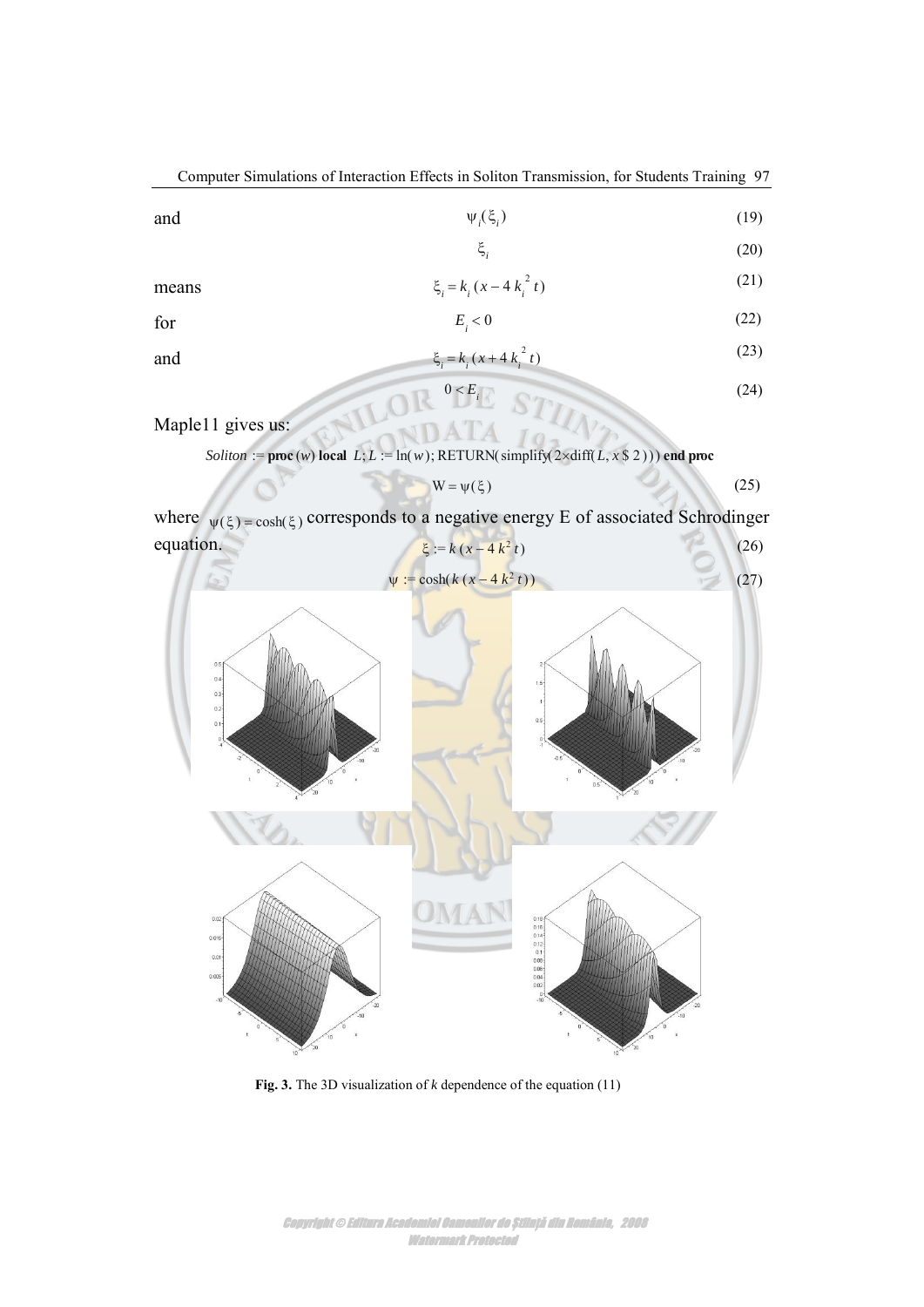| 98                                                     | Andrei D. Petrescu, Andreea Rodica Sterian, Paul E. Sterian                         |      |  |
|--------------------------------------------------------|-------------------------------------------------------------------------------------|------|--|
| The Wronksi matrix is                                  | $MWI := [cosh(k (x - 4 k2 t))]$                                                     | (28) |  |
| and its determinant reads:                             | W1 := $\cosh(k(x-4k^2 t))$                                                          | (29) |  |
|                                                        | 5. One Soliton Propagation. Numerical Results                                       |      |  |
| for:                                                   | Maple11 helps us visualize via 3D plotting the $k$ dependence of the equation (11); |      |  |
| a) $k = 0.5$ , $t \in [-4, 4]$ and $x \in [-25, 25]$ ; |                                                                                     |      |  |
|                                                        | $>$ plot3d(2*.25/(cosh(.5*(x-4*.25*t)))^2, x = -2525, t =-44);                      |      |  |

#### **5. One Soliton Propagation. Numerical Results**

a)  $k = 0.5$ ,  $t \in [-4, 4]$  and  $x \in [-25, 25]$ ;  $>$  **plot3d(2\*.25/(cosh(.5\*(x-4\*.25\*t)))^2, x = -25..25, t =-4..4);** b)  $k = 1$ ,  $t \in [-1, 1]$  and  $x \in [-25, 25]$ ;  $>$  plot3d(2/(cosh((x-4\*t)))^2, x = -25..25, t = -1..1 ); c)  $k = 0.1$ ,  $t \in [-10, 10]$  and  $x \in [-25, 25]$ ; > **plot3d(2\*.01/(cosh(.1\*(x-.04\*t)))^2, x=-25..25, t=-10..10);** d)  $k = 0.3$ ,  $t \in [-10, 10]$  and  $x \in [-25, 25]$ ; > **plot3d(2\*.09/(cosh(.3\*(x+4\*.09\*t)))^2, x=-25..25, t=-10..10);**

we got the representations seen in figure 3 (a−d) and, obviously, we can study the pattern for whatever values of *k*.

The program Maple11 helps us plotting solutions (we can use animation or individual frames), for different values of the wave number *k*, for different moments *t* and for an arbitrary interval for *x*; we can study the dependence of speed and amplitude onto *k*.

Let  $k = 0.6$ ,  $t \in \{-6, -2, 2, 6\}$  and  $x \in [-25, 25]$ ; Maple11 gives (see fig. 4):



**Fig. 4.** Soliton propagation for  $k = 0.6$  and  $t \in \{-6, -2, 2, 6\}$ : a, b, c, d respectively.

Copyright © Editura Academiei Oamenilor de Știință din România, 2008 Watermark Protected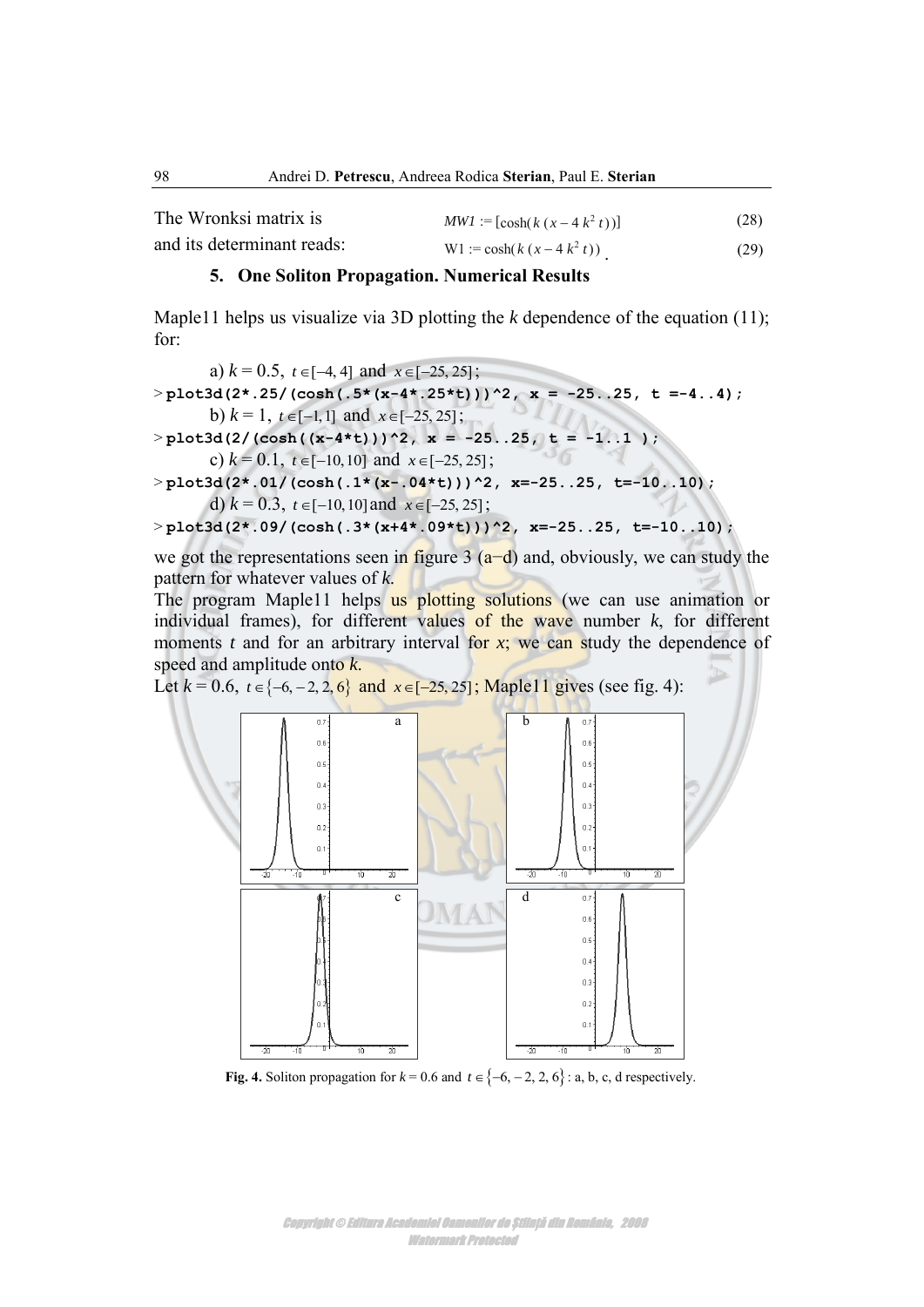Now, for  $k = 0.2$ ,  $t \in \{-6, -2, 2, 6\}$  and  $x \in [-25, 25]$ ; Maple11 gives (see fig. 5):



As we can see, both soliton's speed and amplitude are k dependent ([3], [12]).

# **6. Two Soliton Propagation. Numerical Results**

For study the interaction between two solitons we need another solution of KdV equation  $([1])$ .

We can obtain and verify this solution of the KdV equation by means of Maple11:

We consider in this case  $W = W(\psi_1(\xi_1), \psi_2(\xi_2))$  where:

$$
\Psi_1(\xi_1) = \cosh(\xi_1), \quad \Psi_2(\xi_2) = \sinh(\xi_2)
$$
  

$$
\xi_1 := k_1 (x - 4 k_1^2 t), \quad \xi_2 := k_2 (x - 4 k_2^2 t)
$$
  

$$
\Psi_1 := \cosh(k_1 (x - 4 k_1^2 t)), \quad \Psi_2 := \sinh(k_2 (x - 4 k_2^2 t))
$$

The Wronski matrix:  $_{MW2}$  :=  $\begin{bmatrix} \cosh(\kappa_1(x + \kappa_1, y)) \\ \cosh(\kappa_2(x + \kappa_2, y)) \end{bmatrix}$  $\cosh(k, (x-4k^2 t))$   $\sinh(k, (x$  $\sum_{1}$  Sillin( $\kappa_1$  ( $\lambda = +\kappa_1$  (*I*)  $\kappa_1$  (cosin( $\kappa_2$  ( $\lambda =$  $\cosh(k_1 (x-4 k_1^2 t))$   $\sinh(k_2 (x-4 k_2^2 t))$ production and the contract of the contract of and the contract of the contract of the contract of  $f^{2}(t)$  sinh( $k_2$  (x – 4 $k_2^{2}(t)$ )  $\binom{2}{t}$  $\sinh(k_1 (x-4k_1^{-t})) k_1 \cosh(k_2 (x-4k_2^{-t})) k_2$ 2  $\sim 10^{2}$ 2  $\binom{2}{2}$ 2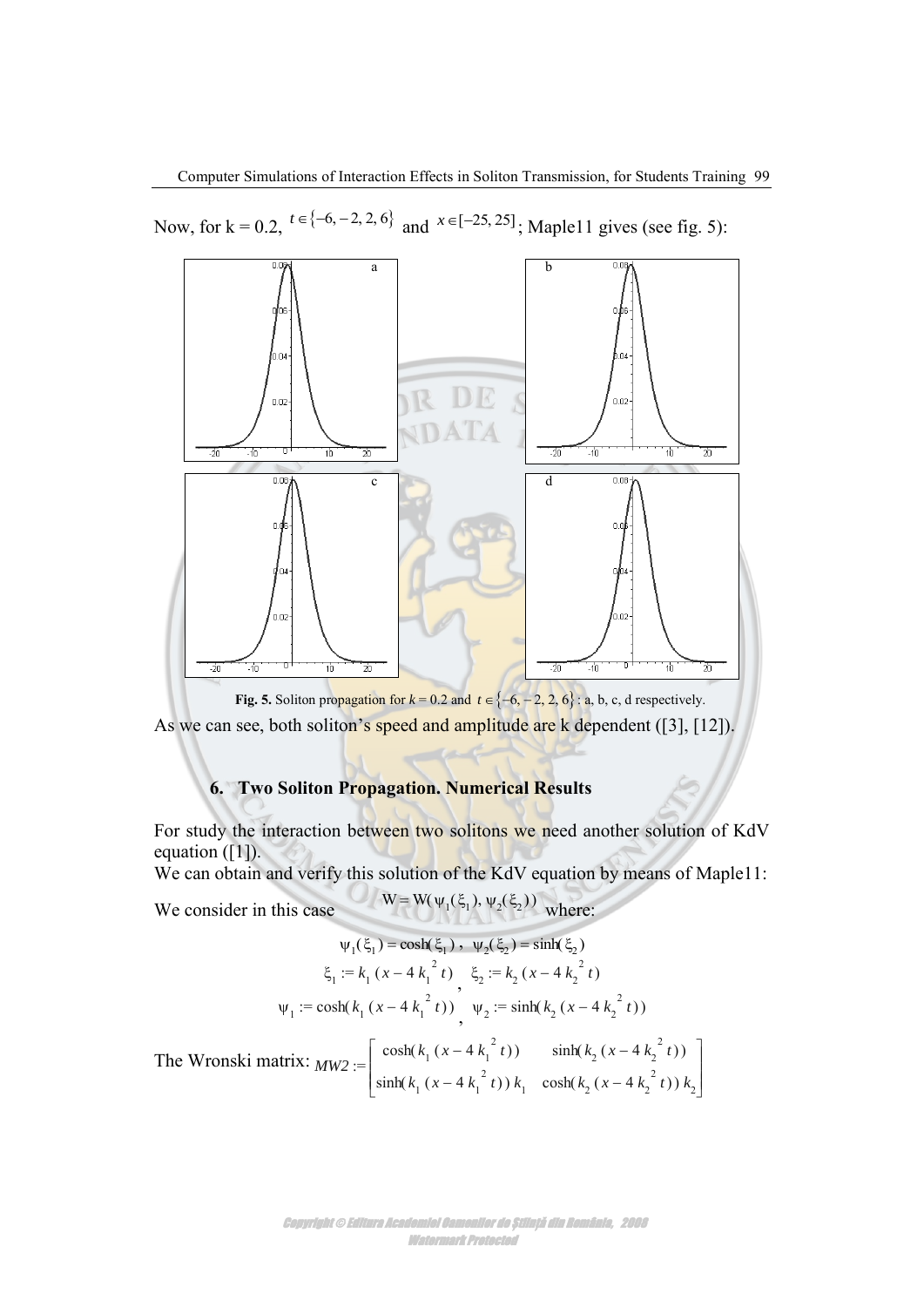has the determinant: 
$$
W2 := \cosh(k_1(-x + 4k_1^2 t)) \cosh(k_2(-x + 4k_2^2 t)) k_2
$$

$$
-\sinh(k_2(-x + 4k_2^2 t)) \sinh(k_1(-x + 4k_1^2 t)) k_1
$$

and the corresponding two-soliton solution:



We check with Maple11 that it is a solution of KdV equation:

$$
\left(\frac{\partial}{\partial t}\mathbf{u}(x,t)\right) + 6\mathbf{u}(x,t)\left(\frac{\partial}{\partial x}\mathbf{u}(x,t)\right) + \left(\frac{\partial^3}{\partial x^3}\mathbf{u}(x,t)\right) = 0.
$$

The second solution is: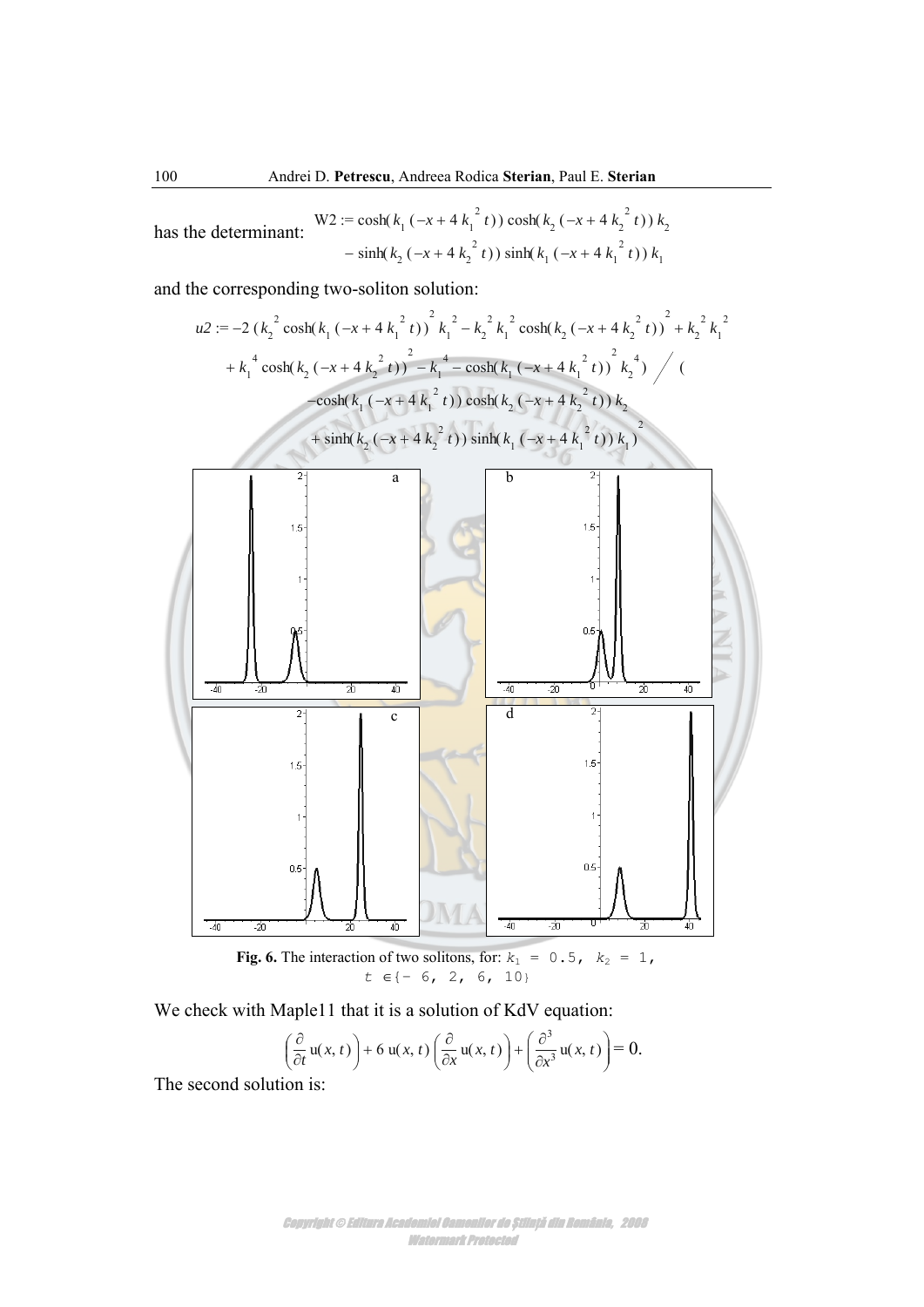Computer Simulations of Interaction Effects in Soliton Transmission, for Students Training 101

aputer Simulations of Interaction Effects in Soliton Transmission, for Students Training 101  
\n
$$
u2 := 2 \left(-k_2^{-2} k_1^{-2} \cosh(k_1 (x - 4 k_1^{-2} t)\right)^2 + k_2^{-2} k_1^{-2} \cosh(k_2 (x - 4 k_2^{-2} t)\right)^2 - k_2^{-2} k_1^{-2}
$$
\n
$$
-k_1^{-4} \cosh(k_2 (x - 4 k_2^{-2} t))^2 + k_1^{-4} + \cosh(k_1 (x - 4 k_1^{-2} t))^2 k_2^{-4} \bigg/ \left( \cosh(k_1 (x - 4 k_1^{-2} t)) \cosh(k_2 (x - 4 k_2^{-2} t)) k_2 \right)
$$
\n
$$
- \sinh(k_2 (x - 4 k_2^{-2} t)) \sinh(k_1 (x - 4 k_1^{-2} t)) k_1^{-2}
$$
\n
$$
- \sinh(k_2 (x - 4 k_2^{-2} t)) \sinh(k_1 (x - 4 k_1^{-2} t)) k_1^{-2}
$$
\n(30)  
\nthese solutions, Maple11 helps us visualize the interaction between the two  
\nis (Fig. 6).  
\nThese both solitons regarding their shape after collision (i.e., after they pass  
\nThus, a result is  
\ngroup another). Obviously, is better to use the animation feature of the  
\n11 program, modify the parameters and observe the changes.  
\n7. Three Soliton Propagation. Numerical Results  
\n
$$
\text{tri-solitionic solution one may obtain and verify (by means of Maple11)}
$$
\nIowing solution:  
\n
$$
\left(\frac{\sqrt{a} \cdot (x - 2 \cdot t \cdot a)}{\sqrt{2}}\right) \cdot a - \left(2 \cdot (b - c)\right)
$$
\n
$$
2 \cdot (c - a) \cdot \left(\text{sech}^2\left(\frac{\sqrt{c} \cdot (x - 2 \cdot t \cdot c)}{\sqrt{c} \cdot (x - 2 \cdot t \cdot c)}\right) \cdot c - \text{sech}^2\left(\frac{\sqrt{a} \cdot (x - 2 \cdot t \cdot a)}{\sqrt{c} \cdot (x - 2 \cdot t \cdot a)}\right) \cdot a\right)
$$

With these solutions, Maple11 helps us visualize the interaction between the two solitons (Fig. 6).

We can see both solitons regaining their shape after *collision* (i.e. after they pass one through another). Obviously, is better to use the animation feature of the Maple11 program, modify the parameters and observe the changes.

# **7. Three Soliton Propagation. Numerical Results**

For the tri-solitonic solution one may obtain and verify (by means of Maple11) the following solution:

Computer Simulations of Intraction Effecis in Soliton Transmission, for Students Training 101

\n
$$
u2 := 2\left(-k_x^2 k_1^2 \cosh(k_1(x-4k_1^2 t))\right)^2 + k_2^2 k_1^2 \cosh(k_2(x-4k_2^2 t))^2 - k_2^2 k_1^2
$$

\n
$$
-k_1^4 \cosh(k_2(x-4k_2^2 t))^2 + k_1^4 + \cosh(k_1(x-4k_1^2 t))^2 k_2^4 \bigg/ \left( \cosh(k_1(x-4k_1^2 t)) \cosh(k_2(x-4k_2^2 t)) k_2 \right)
$$

\n
$$
-\sinh(k_2(x-4k_1^2 t)) \cosh(k_2(x-4k_1^2 t)) k_2
$$

\nwith these solutions, Maple II helps us visualize the interaction between the two elements, Maple II helps us visualize the interaction between the two elements of the first *coH* in the image.

\nFor example, the use of the simulation feature of the original problem.

\n**7. Three Soliton Propagation. Numerical Results**

\nFor the trigonometric solution, one may obtain, and verify (by means of Maple11) in the following solution:

\n
$$
u = \left( \frac{2 \cdot (c-a) \cdot \left[ \text{sech}^2 \left( \frac{\sqrt{c} \cdot (x-2 \cdot r c)}{\sqrt{2}} \right] \right) - a - \left( 2 \cdot (b-c) \right) \right| - e - \text{sech}^2 \left( \frac{\sqrt{a} \cdot (x-2 \cdot r a)}{\sqrt{2}} \right) - a \right)
$$

\n
$$
= \left( \frac{2 \cdot (c-a) \cdot \left[ \text{sech}^2 \left( \frac{\sqrt{c} \cdot (x-2 \cdot r c)}{\sqrt{2}} \right] \right) - c - \text{sech}^2 \left( \frac{\sqrt{a} \cdot (x-2 \cdot r a)}{\sqrt{2}} \right) - a \right)
$$

\n
$$
= \frac{2 \cdot (a-b) \cdot \left( \text{sech}^2 \left( \frac{\sqrt{b} \cdot (x-2 \cdot r c)}{\sqrt{2}} \right) - \sqrt{2 \cdot a} \cdot \tanh \left( \frac{\sqrt{a} \cdot (x-2 \cdot r a)}{\sqrt{2}} \right) \right)^2}{\sqrt{2 \cdot a} \cdot
$$

where *a*, *b*, *c* are real, positive constants.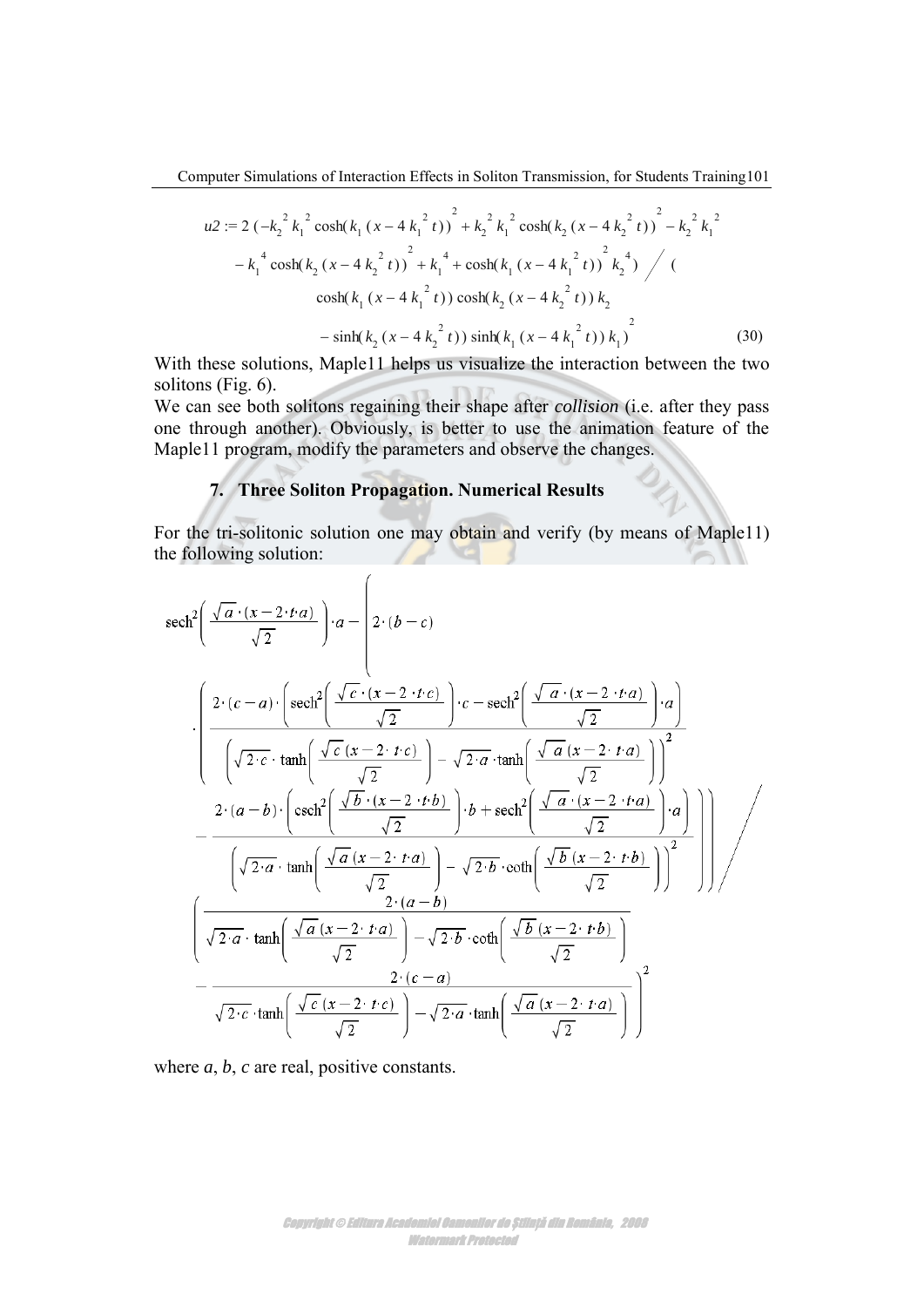Maple11 permits us to make some useful plots (see fig. 7) – specially animated plots - choosing various values for the parameters *a*, *b* and *c*.



**Fig. 7.** Animated plots for the three solitons interaction.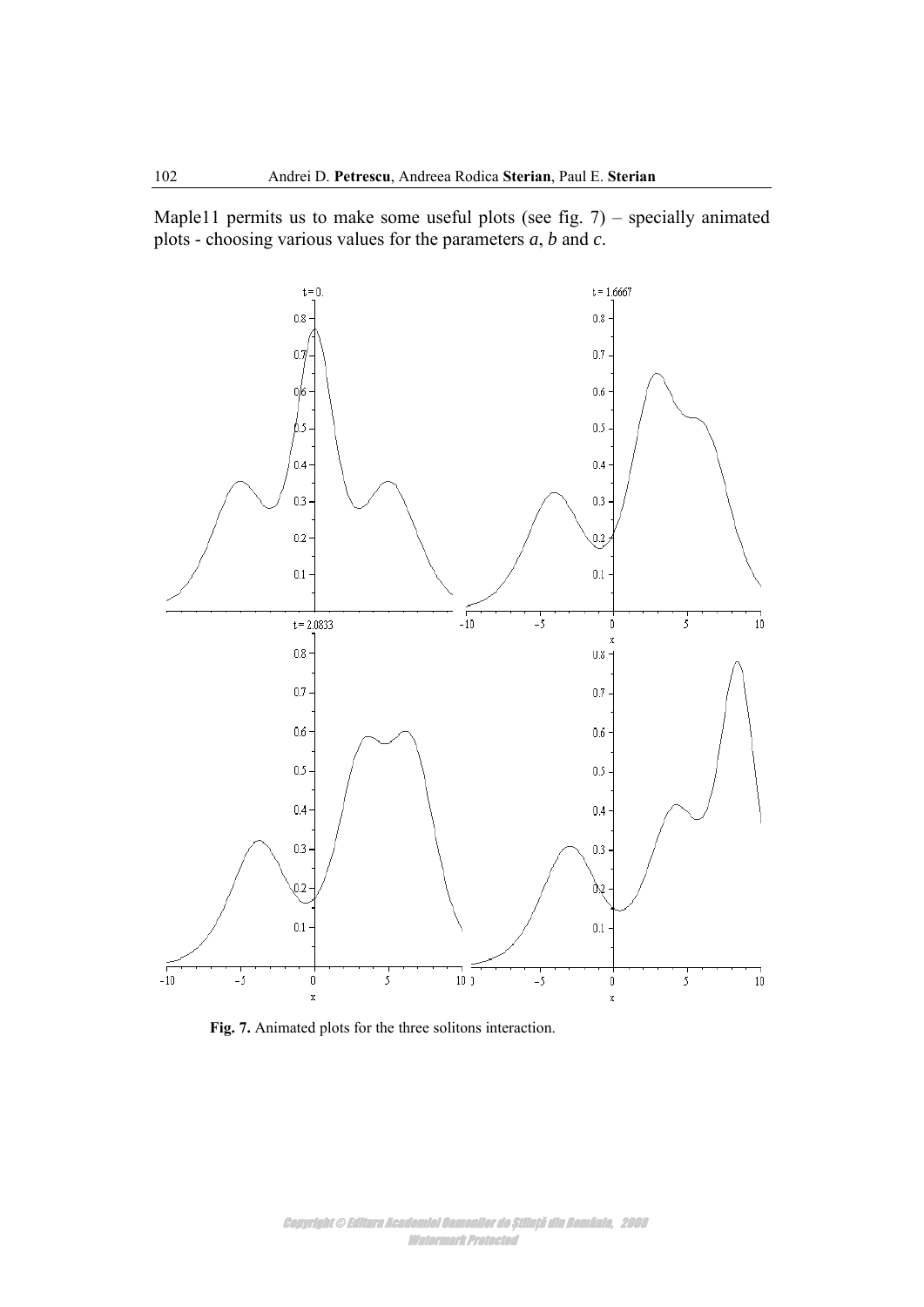# **8. Conclusions**

Those computer experiments are very suitable for proofing to students in optical engineering and designers of optical circuits the main features of soliton propagation in optical fibers, as follows, reproducing those from [1].

The fundamental soliton appears as solutions of NLS equation.

Solitonic solutions may be obtained solving KdV equation. Solving equation by means of Maple11 program is useful because is quick, but the solution must be verified *by hand*.

The existence of solitons is due to the balance between the dispersion and the nonlinearity of the medium.

Both soliton's speed and amplitude are *k* dependent; this dependence may be easily observed by modifying *k* in equation (14) and (15).

For designers working in digital data transmission, the simulation of the solitons propagation along optical fibers is useful and may be performed successfully with Maple11.

The animated plots and the 3D plots also are some useful features of this computer program; especially: the collision of two or three solitons and the *k* dependence of a soliton propagation can be studied by this means respectively.

Solitons scatter elastically; after the collision, solitons regain their original shape and velocity ([8], [9], [15]).

The only remaining effect of the scattering is a phase shift (i.e. a change in the position they would have reached without interaction).

For solitons keep invariant shape and size is in accord with the conservation laws, one can infer that a profound link exists between integrable models and the theory of solitons.